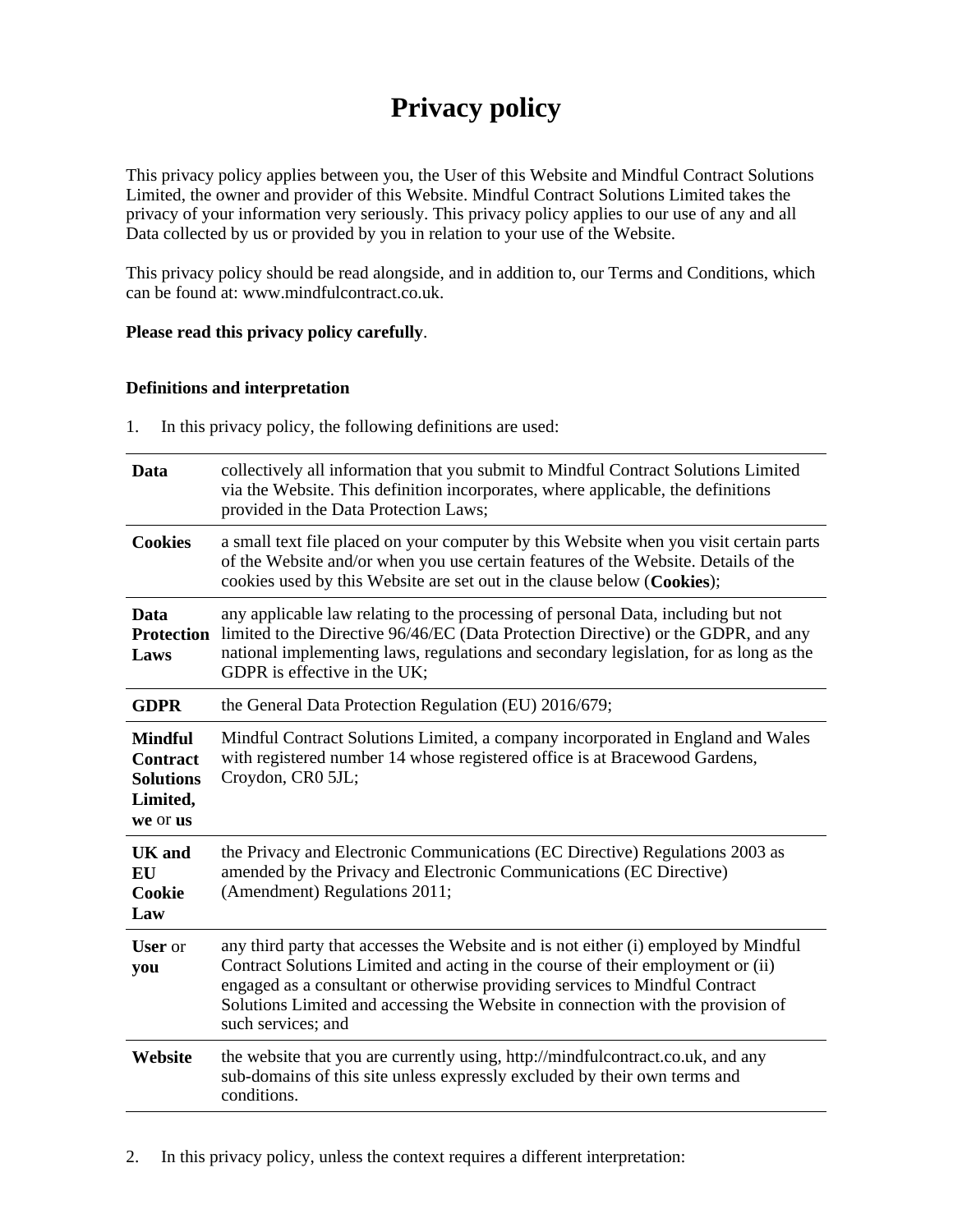- a. the singular includes the plural and vice versa;
- b. references to sub-clauses, clauses, schedules or appendices are to sub-clauses, clauses, schedules or appendices of this privacy policy;
- c. a reference to a person includes firms, companies, government entities, trusts and partnerships;
- d. "including" is understood to mean "including without limitation";
- e. reference to any statutory provision includes any modification or amendment of it;
- f. the headings and sub-headings do not form part of this privacy policy.

#### **Scope of this privacy policy**

- 3. This privacy policy applies only to the actions of Mindful Contract Solutions Limited and Users with respect to this Website. It does not extend to any websites that can be accessed from this Website including, but not limited to, any links we may provide to social media websites.
- 4. For purposes of the applicable Data Protection Laws, Mindful Contract Solutions Limited is the "data controller". This means that Mindful Contract Solutions Limited determines the purposes for which, and the manner in which, your Data is processed.

#### **Data collected**

- 5. We may collect the following Data, which includes personal Data, from you:
	- a. name;
	- b. job title;
	- c. contact Information such as email addresses and telephone numbers;

in each case, in accordance with this privacy policy.

#### **How we collect Data**

- 6. We collect Data in the following ways:
	- a. data is given to us by you; and
	- b. data is collected automatically.

#### **Data that is given to us by you**

- 7. Mindful Contract Solutions Limited will collect your Data in a number of ways, for example:
	- a. when you contact us through the Website, by telephone, post, e-mail or through any other means;
	- b. when you use our services;

in each case, in accordance with this privacy policy.

#### **Data that is collected automatically**

8. To the extent that you access the Website, we will collect your Data automatically, for example: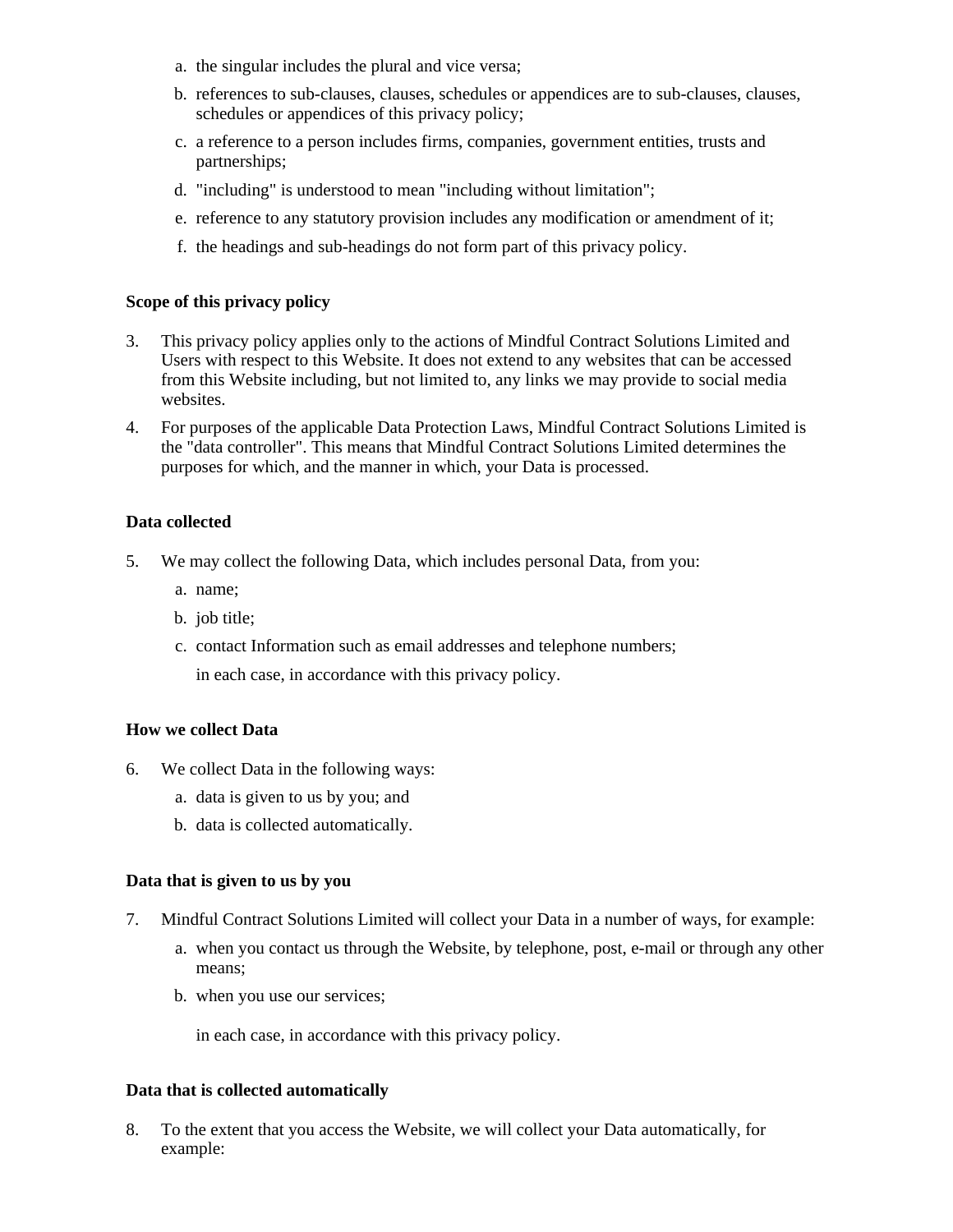- a. we automatically collect some information about your visit to the Website. This information helps us to make improvements to Website content and navigation, and includes your IP address, the date, times and frequency with which you access the Website and the way you use and interact with its content.
- b. we will collect your Data automatically via cookies, in line with the cookie settings on your browser. For more information about cookies, and how we use them on the Website, see the section below, headed "Cookies".

#### **Our use of Data**

- 9. Any or all of the above Data may be required by us from time to time in order to provide you with the best possible service and experience when using our Website. Specifically, Data may be used by us for the following reasons:
	- a. internal record keeping;
	- b. improvement of our products / services;
	- c. to email you articles and newsletters following your subscription;

in each case, in accordance with this privacy policy.

10. We may use your Data for the above purposes if we deem it necessary to do so for our legitimate interests. If you are not satisfied with this, you have the right to object in certain circumstances (see the section headed "Your rights" below).

#### **Who we share Data with**

- 11. We may share your Data with the following groups of people for the following reasons:
	- a. our employees, agents and/or professional advisors For the purpose of assisting with fulfilment of the Service.;

in each case, in accordance with this privacy policy.

## **Keeping Data secure**

- 12. We will use technical and organisational measures to safeguard your Data, for example:
	- a. access to your account is controlled by a password and a user name that is unique to you.
	- b. we store your Data on secure servers.
- 13. Technical and organisational measures include measures to deal with any suspected data breach. If you suspect any misuse or loss or unauthorised access to your Data, please let us know immediately by contacting us via this e-mail address: info@mindfulcontract.co.uk.
- 14. If you want detailed information from Get Safe Online on how to protect your information and your computers and devices against fraud, identity theft, viruses and many other online problems, please visit www.getsafeonline.org. Get Safe Online is supported by HM Government and leading businesses.

## **Data retention**

15. Unless a longer retention period is required or permitted by law, we will only hold your Data on our systems for the period necessary to fulfil the purposes outlined in this privacy policy or until you request that the Data be deleted.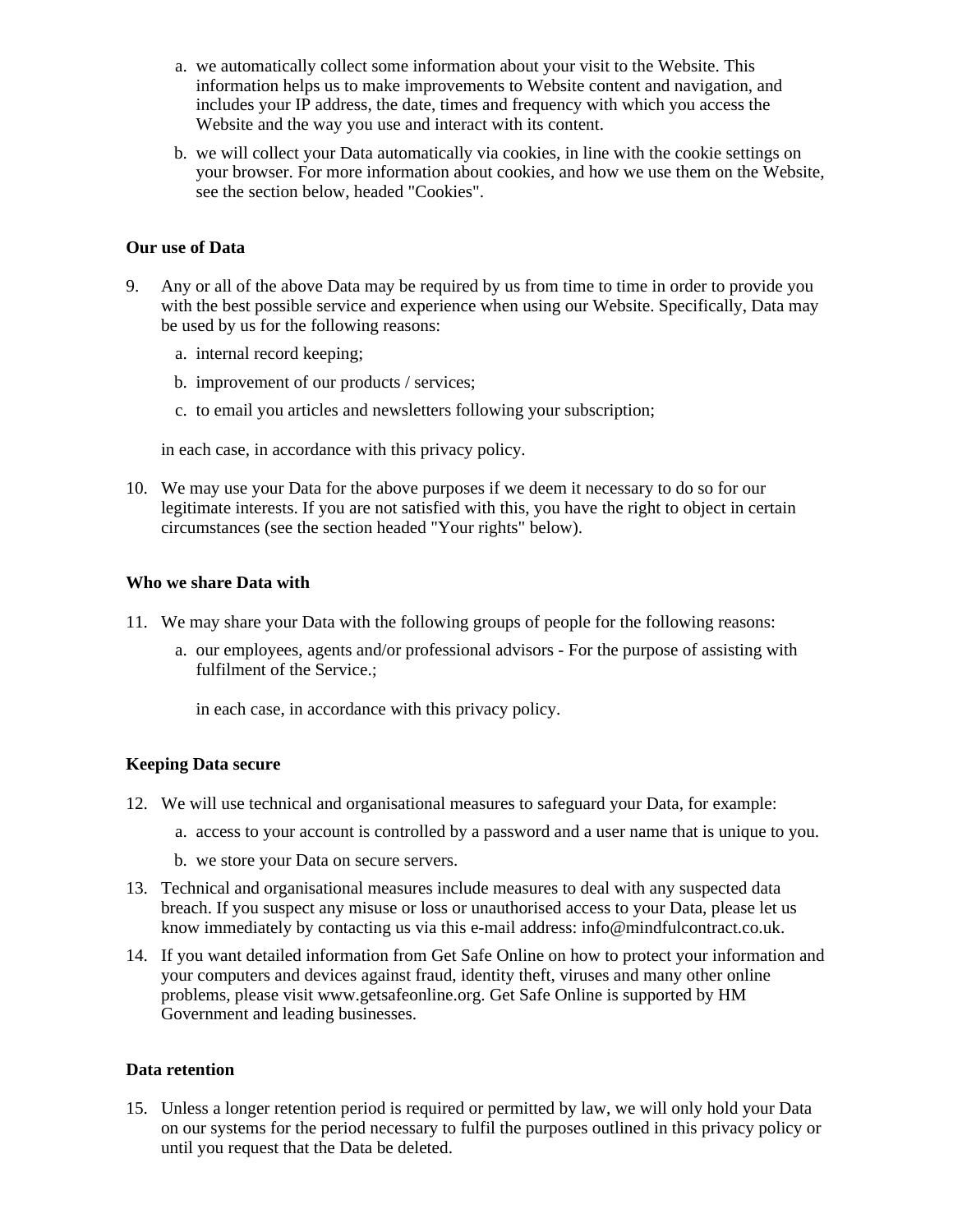16. Even if we delete your Data, it may persist on backup or archival media for legal, tax or regulatory purposes.

### **Your rights**

- 17. You have the following rights in relation to your Data:
	- a. **Right to access** the right to request (i) copies of the information we hold about you at any time, or (ii) that we modify, update or delete such information. If we provide you with access to the information we hold about you, we will not charge you for this, unless your request is "manifestly unfounded or excessive." Where we are legally permitted to do so, we may refuse your request. If we refuse your request, we will tell you the reasons why.
	- b. **Right to correct** the right to have your Data rectified if it is inaccurate or incomplete.
	- c. **Right to erase** the right to request that we delete or remove your Data from our systems.
	- d. **Right to restrict our use of your Data** the right to "block" us from using your Data or limit the way in which we can use it.
	- e. **Right to data portability** the right to request that we move, copy or transfer your Data.
	- f. **Right to object** the right to object to our use of your Data including where we use it for our legitimate interests.
- 18. To make enquiries, exercise any of your rights set out above, or withdraw your consent to the processing of your Data (where consent is our legal basis for processing your Data), please contact us via this e-mail address: info@mindfulcontract.co.uk.
- 19. If you are not satisfied with the way a complaint you make in relation to your Data is handled by us, you may be able to refer your complaint to the relevant data protection authority. For the UK, this is the Information Commissioner's Office (ICO). The ICO's contact details can be found on their website at https://ico.org.uk/.
- 20. It is important that the Data we hold about you is accurate and current. Please keep us informed if your Data changes during the period for which we hold it.

#### **Links to other websites**

21. This Website may, from time to time, provide links to other websites. We have no control over such websites and are not responsible for the content of these websites. This privacy policy does not extend to your use of such websites. You are advised to read the privacy policy or statement of other websites prior to using them.

#### **Changes of business ownership and control**

- 22. Mindful Contract Solutions Limited may, from time to time, expand or reduce our business and this may involve the sale and/or the transfer of control of all or part of Mindful Contract Solutions Limited. Data provided by Users will, where it is relevant to any part of our business so transferred, be transferred along with that part and the new owner or newly controlling party will, under the terms of this privacy policy, be permitted to use the Data for the purposes for which it was originally supplied to us.
- 23. We may also disclose Data to a prospective purchaser of our business or any part of it.
- 24. In the above instances, we will take steps with the aim of ensuring your privacy is protected.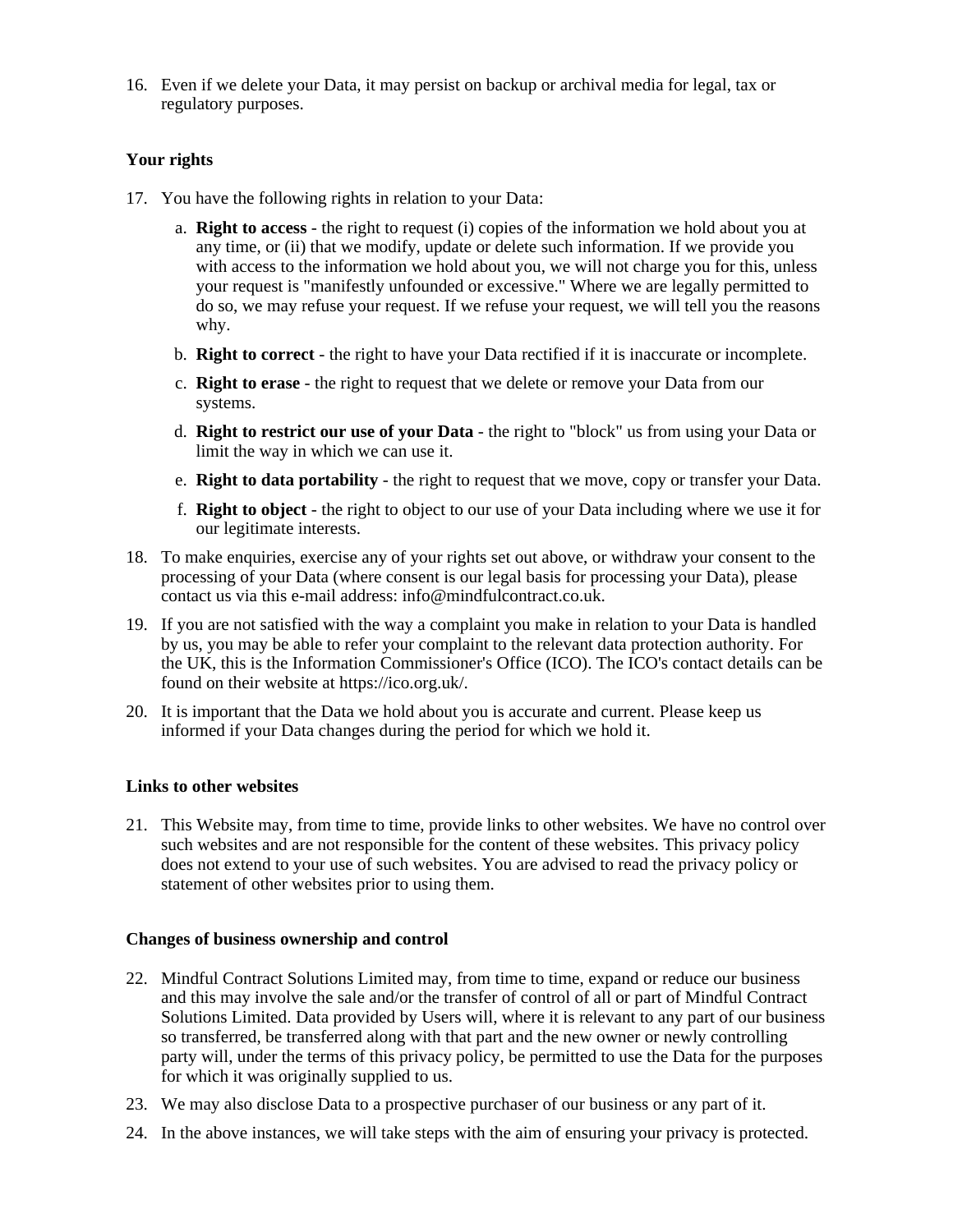## **Cookies**

- 25. This Website may place and access certain Cookies on your computer. Mindful Contract Solutions Limited has carefully chosen these Cookies and has taken steps to ensure that your privacy is protected and respected at all times.
- 26. All Cookies used by this Website are used in accordance with current UK and EU Cookie Law.
- 27. Before the Website places Cookies on your computer, you will be presented with a message bar requesting your consent to set those Cookies. By giving your consent to the placing of Cookies, you are enabling Mindful Contract Solutions Limited to provide a better experience and service to you. You may, if you wish, deny consent to the placing of Cookies; however certain features of the Website may not function fully or as intended.

| <b>Type of Cookie</b>             | <b>Purpose</b>                                                                                                                                                                                                                                                                        |
|-----------------------------------|---------------------------------------------------------------------------------------------------------------------------------------------------------------------------------------------------------------------------------------------------------------------------------------|
| Strictly necessary cookies        | These are cookies that are required for the operation of our<br>website. They include, for example, cookies that enable you to<br>log into secure areas of our website, use a shopping cart or<br>make use of e-billing services.                                                     |
| Analytical/performance<br>cookies | They allow us to recognise and count the number of visitors and<br>to see how visitors move around our website when they are<br>using it. This helps us to improve the way our website works,<br>for example, by ensuring that users are finding what they are<br>looking for easily. |

28. This Website may place the following Cookies:

- 29. You can find a list of Cookies that we use in the Cookies Schedule.
- 30. You can choose to enable or disable Cookies in your internet browser. By default, most internet browsers accept Cookies but this can be changed. For further details, please consult the help menu in your internet browser.
- 31. You can choose to delete Cookies at any time; however you may lose any information that enables you to access the Website more quickly and efficiently including, but not limited to, personalisation settings.
- 32. It is recommended that you ensure that your internet browser is up-to-date and that you consult the help and guidance provided by the developer of your internet browser if you are unsure about adjusting your privacy settings.
- 33. For more information generally on cookies, including how to disable them, please refer to aboutcookies.org. You will also find details on how to delete cookies from your computer.

## **General**

- 34. You may not transfer any of your rights under this privacy policy to any other person. We may transfer our rights under this privacy policy where we reasonably believe your rights will not be affected.
- 35. If any court or competent authority finds that any provision of this privacy policy (or part of any provision) is invalid, illegal or unenforceable, that provision or part-provision will, to the extent required, be deemed to be deleted, and the validity and enforceability of the other provisions of this privacy policy will not be affected.
- 36. Unless otherwise agreed, no delay, act or omission by a party in exercising any right or remedy will be deemed a waiver of that, or any other, right or remedy.
- 37. This Agreement will be governed by and interpreted according to the law of England and Wales. All disputes arising under the Agreement will be subject to the exclusive jurisdiction of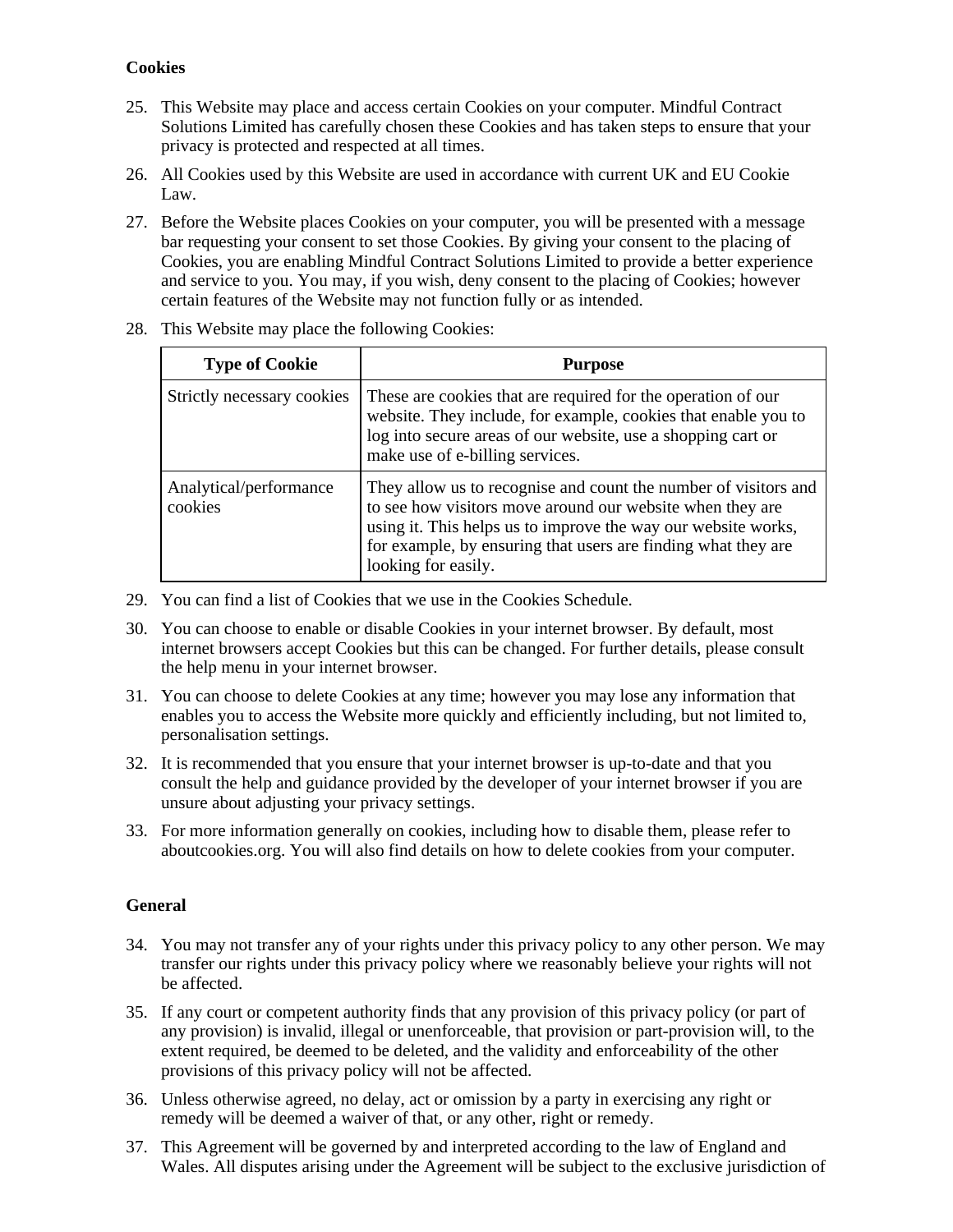the English and Welsh courts.

## **Changes to this privacy policy**

38. Mindful Contract Solutions Limited reserves the right to change this privacy policy as we may deem necessary from time to time or as may be required by law. Any changes will be immediately posted on the Website and you are deemed to have accepted the terms of the privacy policy on your first use of the Website following the alterations.

You may contact Mindful Contract Solutions Limited by email at info@mindfulcontract.co.uk.

#### **Attribution**

39. This privacy policy was created using a document from **Rocket Lawyer** (https://www.rocketlawyer.co.uk).

#### **26 October 2018**